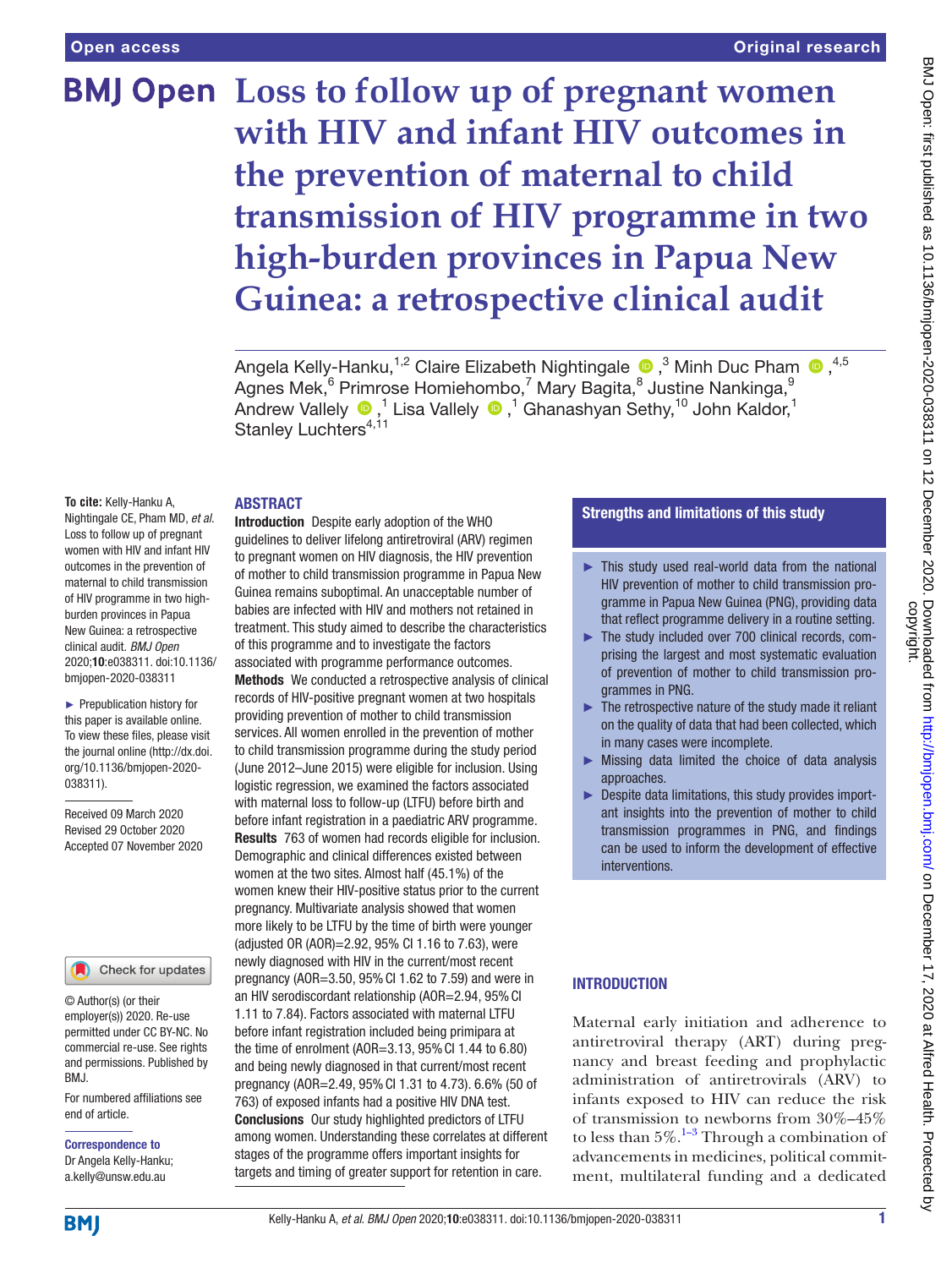health workforce, many countries have now eliminated mother to child transmission of HIV.<sup>45</sup> Many settings have made significant progress in the implementation of the WHO-recommended Option B+ regimen, whereby all pregnant and breastfeeding women living with HIV are offered lifelong ART on diagnosis.<sup>6</sup> However, many countries which have adopted Option B+, including Papua New Guinea (PNG), continue to struggle in providing effective prevention of mother to child transmission programmes and in retaining mothers and infants in lifelong care and treatment.<sup>7-9</sup>

Supporting maternal adherence to ART and retaining mothers and infants in these treatment programmes are essential components in preventing mother to child transmission of HIV. Factors contributing to lower adherence and greater loss to follow-up (LTFU) from prevention of mother to child transmission programmes include concerns with lifelong treatment, inadequate counselling, lack of male partner involvement and support, fear of disclosure, knowing someone who has had a negative experience, and distance to the health facility.<sup>[10–15](#page-11-4)</sup> Conversely, good-quality HIV posttest counselling, support from partners and family, belief in ART efficacy and being aware of the improved survival of other people have been reported as facilitators to initiation of ART, adherence and reduced LTFU from prevention of mother to child transmission programmes.[11 12 14–16](#page-11-5)

PNG is an independent Western Pacific Island nation of more than eight million people living a largely subsistence livelihood in geographically challenging terrain. Roads poorly connect major centres, and where roads exist landslides, tribal fighting and lawlessness often restrict reliable and safe travel routes. The overall adult HIV prevalence (15–49 years) is  $0.8\%$ ,<sup>17</sup> higher in urban areas, and substantially greater among key populations of female sex workers, men who have sex with men and transgender women[.18–20](#page-11-7) Consistent with WHO recommendations, PNG's HIV treatment guidelines follow a test-and-treat model, including lifelong treatment for pregnant and breastfeeding women. $^{21}$  Despite the progressive approach, it is estimated that only half (55%; 26 400 of 48 000) of people living with HIV were receiving ART in 2017, and of the estimated 1700 pregnant women living with HIV only  $41\%$  received ART.<sup>22</sup> The need for improvements in the prevention of mother to child transmission programmes is further highlighted by the fact that the number of babies born with HIV doubled between  $2017$  and  $2018.<sup>23</sup>$  $2018.<sup>23</sup>$  $2018.<sup>23</sup>$  What remains unknown is where and for which subpopulations the mother to child transmission programme is failing. Answers from national programmes could offer insight on where to target interventions to ensure women are not LTFU and to refocus and galvanise efforts to reduce neonatal infections to achieve the goal of eliminating mother to child transmission. We conducted a retrospective clinical audit at two antenatal clinics (ANC) in Goroka and Port Moresby in PNG to describe prevention of mother to

child transmission programme characteristics and investigate factors associated with programme performance outcomes.

#### **METHODS**

# Study settings

The two sites were selected as they were both in highburden HIV provinces, were the longest running sites for prevention of mother to child transmission in the country, and were well supported through donor funding and non-governmental organisations, such as the Clinton Health Access Initiative. Port Moresby is the national capital city, on the southern coast of the country, and is a melting pot of people from across the country. It is one of only three cities in the country. Goroka is a town and the provincial capital of the Eastern Highlands Province, in the lower highlands region of the country. The geographical, sociocultural and economic contexts of these two sites are diverse. Unlike Port Moresby, Goroka is much smaller and people access the town from across the province, travelling by foot and road. Travel between these two sites is only possible by air. HIV testing is available at numerous ANC clinics in each province; however, there is only one prevention of mother to child transmission clinic in each province.

The implementation model for the prevention of mother to child transmission programme differed between the two sites. In Port Moresby, prevention of mother to child transmission services were integrated in antenatal, delivery and postnatal care services for the first 6weeks. After the 6-week postnatal period, HIV-exposed infants were referred for enrolment in the paediatric HIV clinic for ongoing HIV prophylaxis, confirmatory HIV testing and treatment as required, while mothers were referred to the adult ART outpatient clinic. The adult and paediatric HIV clinics were not co-located and operated on different days, and clinical records were not linked manually or electronically. In Goroka, prevention of mother to child transmission services were integrated in antenatal, delivery and postnatal care, and the motherinfant pair is cared for by the same clinical team until the confirmatory HIV test for the infant was conducted at 18 months. Despite its co-location infants were still enrolled in the paediatric HIV clinic at 6weeks. At 18 months after birth, the mother was transferred (back) to the adult ART clinic, while the HIV-infected infant/s remained in the clinic for ongoing clinical care and management. All healthcare was provided by staff who were employed as government healthcare workers or were supported and funded by the Clinton Health Access Initiative, funded by the Australian government.

# Study participants and procedures

The clinical audit used a 'capture all' approach, documenting all women with HIV enrolled in the prevention of mother to child transmission programme for the 3-year time period spanning June 2012 (when Option B+ was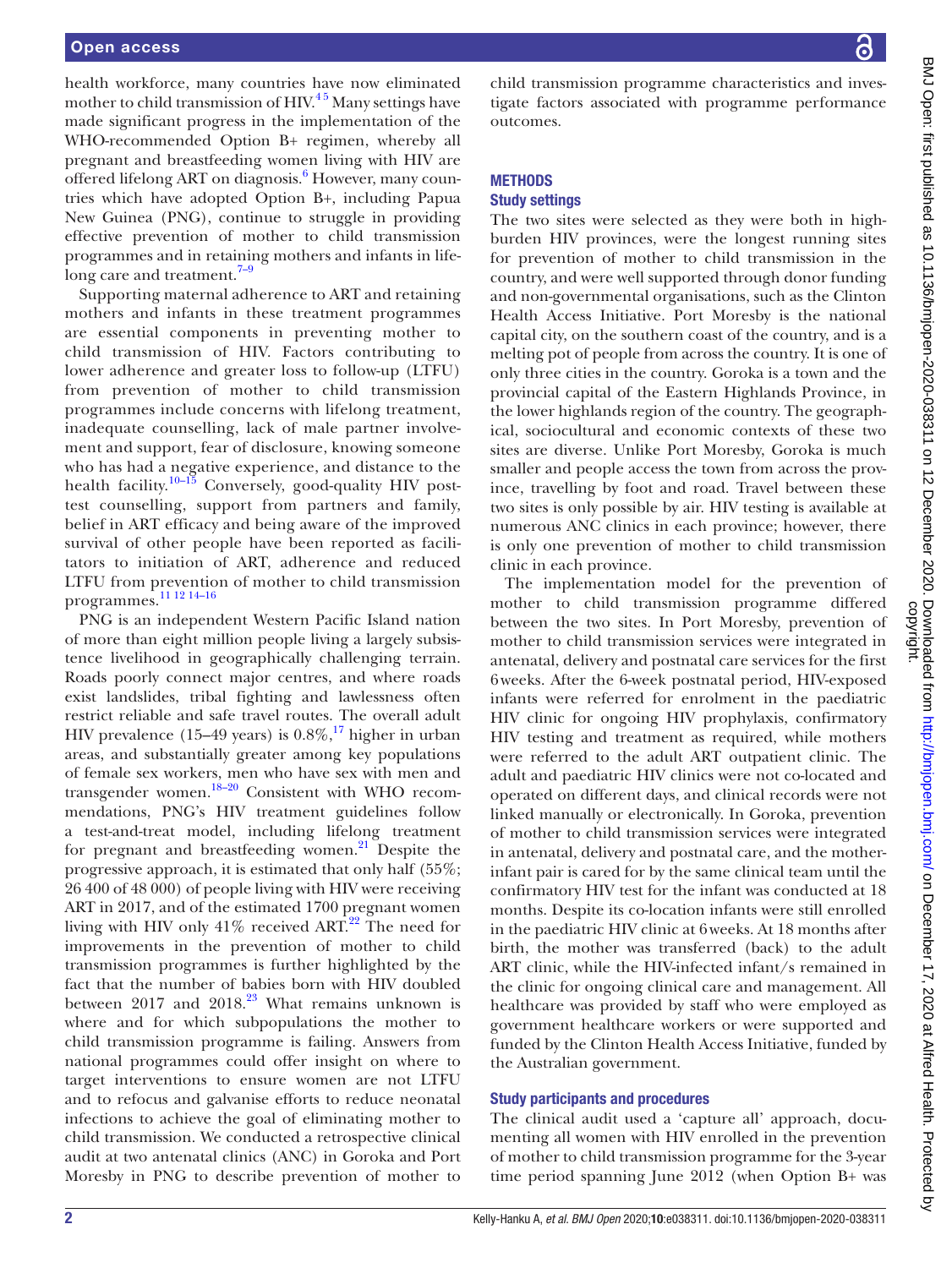formally adopted in PNG) until June 2015. Data sources included paper-based antenatal records of HIV-positive women and their infants' medical records at either the same prevention of mother to child transmission clinic (Goroka) or the paediatric HIV clinic elsewhere in the hospital (Port Moresby).

For all available records, two research midwives manually extracted data related to patient demographics, pregnancy care, HIV and other sexually transmitted infection testing, prevention of mother to child transmission enrolment, ART initiation and clinic appointments, and these were recorded on preprinted study clinical research forms. Infants' HIV DNA test results were obtained from infant records. Infant records in Goroka were physically co-located with the mothers. In Port Moresby, motherinfant pairs were linked manually by extracting the name of the mother, the birth date of the infant on her ANC record, and if recorded the sex of the newborn. Staff at the paediatric HIV clinic then identified infant records to link the mother-infant pairs.

Research midwives cross-checked each other's completed data forms to ensure all forms were completed as accurately as possible. After reviewing each form for validity and completeness, de-identified data were doubleentered into a purposely developed study database and stored on a password-protected computer at the Papua New Guinea Institute of Medical Research. All electronic data were merged into a single study database and analysed using STATA V.13.1.

# Study measures and analysis

At enrolment into the prevention of mother to child transmission programme, sociodemographic, obstetric and HIV-related characteristics were recorded and laboratory assessments conducted. In our analysis we only included the first pregnancy when assessing maternal characteristics and outcomes. However, for infant characteristics and outcomes, all live births were included. LTFU was measured and defined at two timepoints. First, pregnant women enrolled in the prevention of mother to child transmission programme were categorised as 'lost to follow-up before delivery' if they did not return to the health facility for delivery, and could include scheduled antenatal prevention of mother to child transmission visits. Second, pregnant enrolled women in the prevention of mother to child transmission programme were defined as 'lost to follow-up before infant registration' if they did not register the newborn child at the respective clinics for prevention of mother to child transmission services and were lost from the programme either during antenatal, peripartum or early postnatal services. Although the study sponsor originally sought to have the audit measure maternal LTFU at 2years after lifetime ART initiation in the prevention of mother to child transmission programme (Option B+), this was not possible. In PNG, paper-based adult ART records were used and there was no system that linked women in prevention from mother to child transmission programmes to adult

ART service records. At the time the audit was undertaken, only two ART sites in Port Moresby were using an electronic database, which was manually updated into a national database by staff at the National Department of Health every few months. Enrolment of a child into paediatric HIV programmes shows ongoing engagement in HIV care. The fact that so many women did not enrol their children in these clinics shows disengagement. Like prevention of mother to child transmission programmes, there is only one paediatric HIV clinic in each province.

Descriptive analyses were conducted to describe the women enrolled in the prevention of mother to child transmission programmes at the sites and the HIV outcomes of their infants.  $\chi^2$  tests, two-sample t-tests and Wilcoxon rank-sum tests were performed to examine differences in sociodemographic and other behavioural characteristics of women and infants in the sites. Multivariate logistic regression analysis was undertaken to investigate factors associated with maternal LTFU before birth and the mean time before the infant was registered in a paediatric ART programme. Based on findings from previous research $^{24}$  and data available from this study, we selected variables that might influence the outcome of interest (maternal LTFU) to be included in the predictive models. For the analysis of factors associated with maternal LTFU before birth, we used Firth's logistic regression<sup>25</sup> 26 to account for bias due to rare event data, which are known to produce substantial bias estimates with conventional logistic regression. $27$  Assumption of rare event data was made based on few outcome events per variable (EPV) guideline with at least five EPV in models used for confounding adjustment.<sup>28</sup> Infant HIV testing and results were quantified and described.

# Ethical considerations

This was a retrospective cohort study and women were no longer attending the ANC. Consent from the participating hospitals was granted to access clinical records on the condition that no identifiable information, including names, was recorded on the clinical research forms.

#### Patient and public involvement

We did not invite patient and public involvement in the design of the study due to the nature of the study, being a retrospective clinical audit commissioned by UNICEF. All study results were disseminated to stakeholders at the conclusion of the study.

#### RESULTS

#### Description of sample set

A total of 849 cases were identified and registered into the prevention of mother to child transmission programme across the two sites (figures [1 and 2\)](#page-3-0). Eight women and their records were excluded as they described women who were not pregnant (n=4), not HIV-infected (n=3) or had been diagnosed through a sick child (n=1). Of the 841 remaining eligible pregnancies, 39 (4.6%) had missing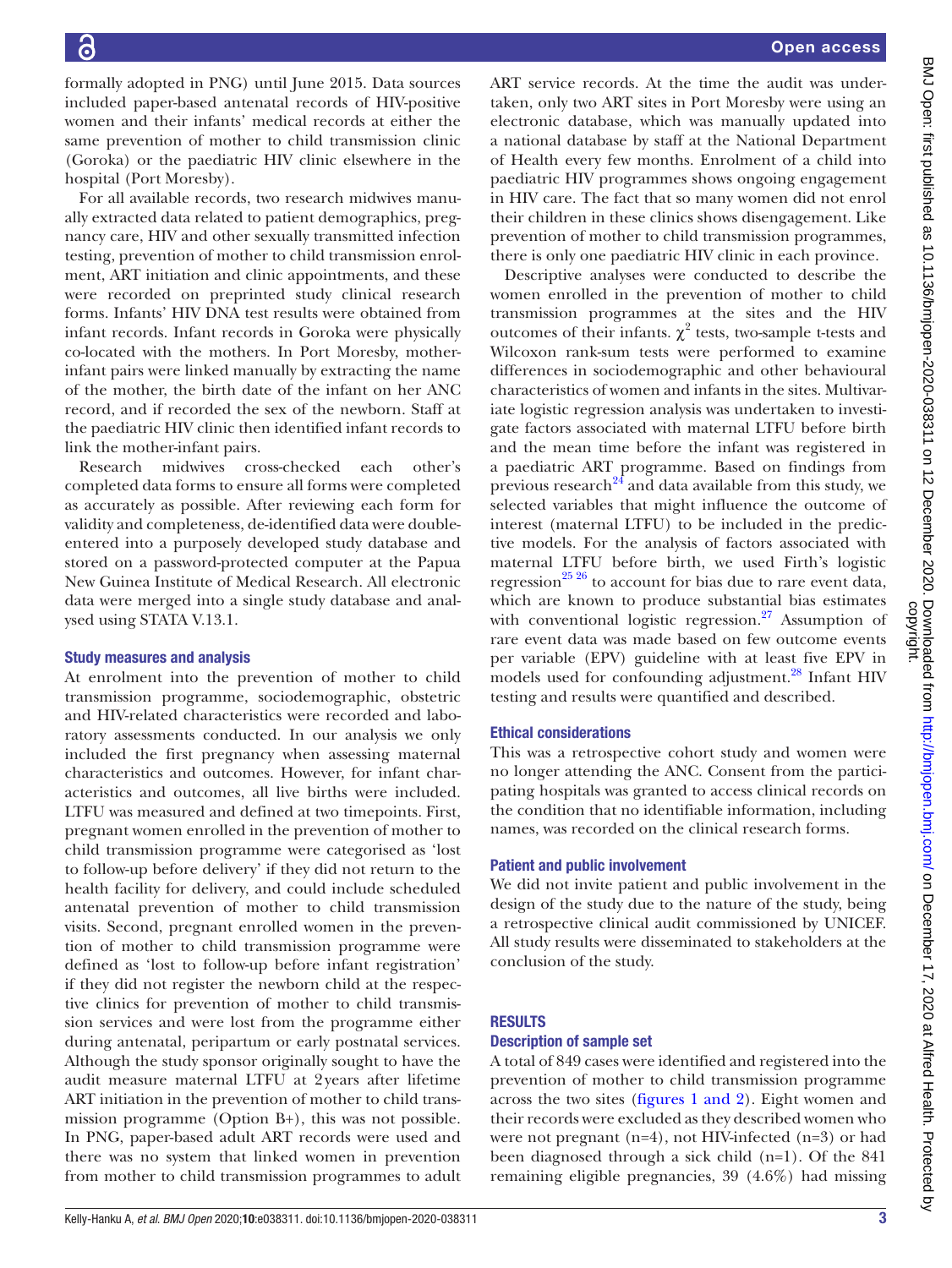

<span id="page-3-0"></span>Figure 1 Flow diagram of eligible pregnant women. ANC, antenatal clinic.

ANC records, 11 records (1.3%) described women who had twins, and 28 women (3.3%) had two pregnancies in the study period and were therefore enrolled twice in the prevention of mother to child transmission programme in the period under investigation. The final analysed sample therefore described 763 eligible HIV-positive pregnant women [\(figure](#page-3-0) 1), which resulted in 763 live births and 30 stillbirths ([figure](#page-3-1) 2). Not all records were complete. PNG uses paper-based records systems for prevention



<span id="page-3-1"></span>Figure 2 Flow diagram of eligible births. LTFU, loss to follow-up; PICT,Provider initiated counseling and testing.

of mother to child transmission and paediatric HIV programmes that are not linked by a unique identification code or any other identifier. The challenges associated with linking mother-infant pairs resulted in some data not being available. The changing denominators in the table indicate where data were missing.

#### Sociodemographic characteristics of enrolled women

One-third of the analysed records were from women registered at the Goroka prevention of mother to child transmission site and the other two-thirds from Port Moresby. The mean age of participants was 25 years at both sites. A greater proportion of women in Port Moresby were married (77.3% compared with  $51.4\%, p<0.001$ ), had received any formal education (92.2% compared with 72.4%, p<0.001) and were employed in the formal sector  $(21.1\%$  compared with 1.7%, p<0.001) than women in Goroka [\(table](#page-4-0) 1).

# HIV and ART characteristics of enrolled women

[Table](#page-4-0) 1 also details the HIV and ART characteristics of the population. Just over half  $(54.9\%)$  of the cohort were newly diagnosed with HIV in their current pregnancy, with this proportion being greater in Port Moresby (57.9%) compared with Goroka (49.0%, p=0.020; [table](#page-6-0) 2). In Goroka, women who already knew they were HIV-positive enrolled in the prevention of mother to child transmission programme earlier than those in Port Moresby (mean gestational weeks at enrolment 22.5 for Goroka and 26.1 for Port Moresby, p<0.001); however, timing of enrolment was not statistically different across the two sites for newly diagnosed women ([table](#page-6-0) 2).

The median CD4 T cell count at enrolment into the programme was 327cells/µL in Goroka, compared with  $273$  cells/µL in Port Moresby (p=0.005). More than  $10\%$ of all women were positive for antibodies to hepatitis B virus (13.7% in Goroka and 12.3% in Port Moresby, p=0.61).

Most (99.7%) of the women at both sites were receiving ART [\(table](#page-6-0) 2). Among those who already knew they were HIV-positive, most (91.3%) were taking ongoing treatment, with 8.7% recommencing treatment during the current pregnancy. While 100% of newly diagnosed women in Port Moresby were receiving ART, this was significantly lower among women in Goroka (92.4%, p<0.001).

Among women who were newly diagnosed, ART initiation was slower in Goroka with a median time between diagnosis and ART initiation of 14 days compared with 5days in Port Moresby (p<0.001), and only 34.3% of women initiated treatment on the day of enrolment in the prevention of mother to child transmission programme in Goroka compared with  $60.7\%$  in Port Moresby ( $p<0.001$ ). These delays translated to a higher proportion of newly diagnosed women receiving ART for less than 2weeks before birth in Goroka (11.9%) compared with Port Moresby (6.1%, p=0.002).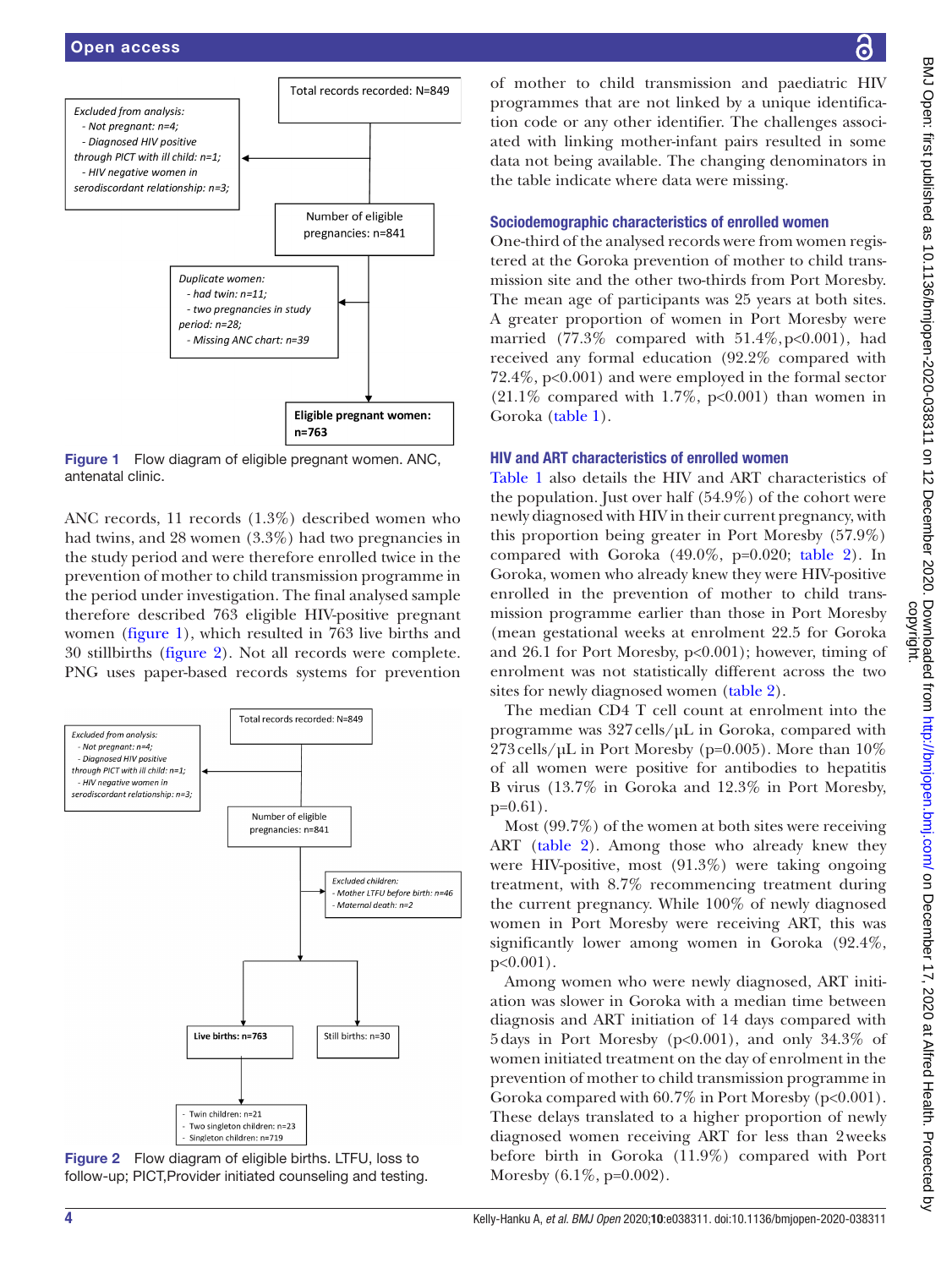<span id="page-4-0"></span>

| Sociodemographic, obstetric and HIV-related characteristics of 763 eligible women attending services in PNG<br>Table 1 |                              |                           |                                             |         |  |
|------------------------------------------------------------------------------------------------------------------------|------------------------------|---------------------------|---------------------------------------------|---------|--|
|                                                                                                                        | All women (n=763)<br>% (n/N) | Goroka (n=256)<br>% (n/N) | <b>Port Moresby</b><br>$(n=507)$<br>% (n/N) | P value |  |
| Mean age (SD), n=761                                                                                                   | 25.4(5.05)                   | 25.7(5.4)                 | 25.3(4.9)                                   | 0.33    |  |
| Marital status                                                                                                         |                              |                           |                                             | < 0.001 |  |
| Married                                                                                                                | 68.5 (518/756)               | 51.4 (131/255)            | 77.3 (387/501)                              |         |  |
| Married-polygamist                                                                                                     | 21.6 (163/756)               | 40.0 (102/255)            | 12.2 (61/501)                               |         |  |
| Single/no partner/boyfriend only                                                                                       | 8.1 (61/756)                 | 6.3(16/255)               | 9.0(45/501)                                 |         |  |
| Widow                                                                                                                  | 1.9 (14/756)                 | 2.4(6/255)                | 1.6(8/501)                                  |         |  |
| Education                                                                                                              |                              |                           |                                             | < 0.001 |  |
| No formal education                                                                                                    | 14.7 (107/730)               | 27.6 (70/254)             | 7.8 (34/476)                                |         |  |
| Primary education only                                                                                                 | 41.0 (299/730)               | 42.5 (108/254)            | 40.1 (191/476)                              |         |  |
| Secondary education only                                                                                               | 36.6 (267/730)               | 24.8 (63/254)             | 42.9 (204/476)                              |         |  |
| College/technical/vocational                                                                                           | 6.4 (47/730)                 | 4.7 (12/254)              | 7.4 (25/476)                                |         |  |
| <b>University</b>                                                                                                      | 1.4 (10/730)                 | 0.4(1/254)                | 1.9 (9/476)                                 |         |  |
| Employment                                                                                                             |                              |                           |                                             | < 0.001 |  |
| Informal sector                                                                                                        | 29.3 (204/696)               | 38.5 (89/231)             | 24.7 (115/465)                              |         |  |
| Formal employment                                                                                                      | 14.7 (102/696)               | 1.7(4/231)                | 21.1 (98/465)                               |         |  |
| No paid work                                                                                                           | 54.6 (380/696)               | 58.9 (136/231)            | 52.5 (244/465)                              |         |  |
| Student                                                                                                                | 1.4 (10/696)                 | 0.9(2/231)                | 1.7(8/465)                                  |         |  |
| Region of origin                                                                                                       |                              |                           |                                             | < 0.001 |  |
| <b>Highlands Region</b>                                                                                                | 55.8 (415/744)               | 93.8 (240/256)            | 35.9 (175/488)                              |         |  |
| Momase Region                                                                                                          | 5.1(38/744)                  | 4.3 (11/256)              | 5.5 (27/488)                                |         |  |
| Southern Region, including NCD                                                                                         | 36.6 (272/744)               | 1.2(3/256)                | 55.1 (269/488)                              |         |  |
| New Guinea Islands Region                                                                                              | 2.6(19/744)                  | 0.8(2/256)                | 3.5(17/488)                                 |         |  |
| Parity                                                                                                                 |                              |                           |                                             | 0.185   |  |
| Nullipara                                                                                                              | 33.0 (250/758)               | 32.4 (83/256)             | 33.3 (167/502)                              |         |  |
| Primipara                                                                                                              | 30.5 (231/758)               | 26.9 (69/256)             | 32.3 (162/502)                              |         |  |
| Multipara                                                                                                              | 36.5 (277/758)               | 40.6 (104/256)            | 34.5 (173/502)                              |         |  |
| <b>Relationship HIV status</b>                                                                                         |                              |                           |                                             | 0.105   |  |
| Concordant HIV positive                                                                                                | 36.5 (248/679)               | 41.4 (106/256)            | 33.6 (142/423)                              |         |  |
| <b>Discordant HIV status</b>                                                                                           | 17.1 (116/679)               | 14.8 (38/256)             | 18.4 (78/423)                               |         |  |
| Unknown status/no partner                                                                                              | 46.4 (315/679)               | 43.8 (112/256)            | 48.0 (203/423)                              |         |  |
| HIV status disclosure                                                                                                  |                              |                           |                                             | < 0.001 |  |
| Yes                                                                                                                    | 86.8 (524/604)               | 95.3 (221/232)            | 81.5 (330/372)                              |         |  |
| Site of HIV testing                                                                                                    |                              |                           |                                             | < 0.001 |  |
| <b>ANC</b>                                                                                                             | 55.4 (405/731)               | 49.4 (122/247)            | 58.5 (283/484)                              |         |  |
| HIV/SH clinic/VCT centre                                                                                               | 28.3 (207/731)               | 36.4 (90/247)             | 24.2 (117/484)                              |         |  |
| Subdistrict health/aid post                                                                                            | 2.9(21/731)                  | 8.5(21/247)               |                                             |         |  |
| Other area of hospital                                                                                                 | 1.1 (8/731)                  | 2.4(6/247)                | 0.04(2/484)                                 |         |  |
| Private health clinic                                                                                                  | 0.6(4/731)                   |                           | 0.8(4/484)                                  |         |  |
| Other                                                                                                                  | 11.8 (86/731)                | 3.2(8/247)                | 16.1 (78/484)                               |         |  |
| HIV status at ANC visit                                                                                                |                              |                           |                                             | 0.02    |  |
| Known positive                                                                                                         | 45.1 (343/761)               | 51.0 (130/255)            | 42.1 (213/506)                              |         |  |
| Newly diagnosed                                                                                                        | 54.9 (418/761)               | 49.0 (125/255)            | 57.9 (293/506)                              |         |  |
| CD4+ count at enrolment, median (IQR)                                                                                  |                              |                           |                                             |         |  |

Continued

Kelly-Hanku A, *et al*. *BMJ Open* 2020;10:e038311. doi:10.1136/bmjopen-2020-038311 5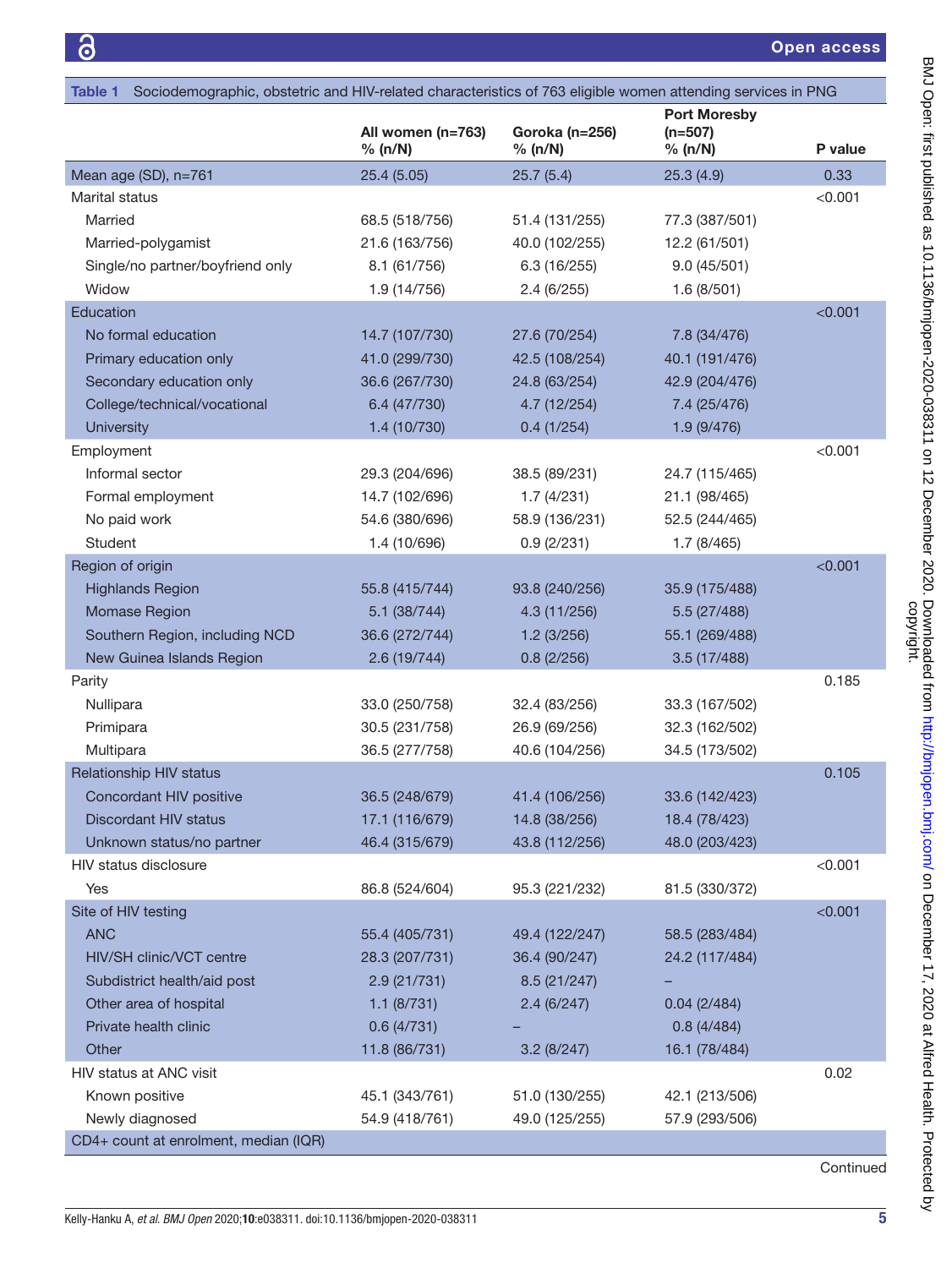| <b>Table 1</b><br>Continued                      |                                |                                           |                                             |         |
|--------------------------------------------------|--------------------------------|-------------------------------------------|---------------------------------------------|---------|
|                                                  | All women $(n=763)$<br>% (n/N) | Goroka (n=256)<br>% (n/N)                 | <b>Port Moresby</b><br>$(n=507)$<br>% (n/N) | P value |
| All women                                        | 290.5 (193-409),<br>$n = 650$  |                                           | 327 (197-468), n=226 273 (190-384), n=424   | 0.005   |
| Known HIV-positive women                         | 349 (235-477), n=288           | 364 (234–504), n=123 341 (236–451), n=165 |                                             | 0.219   |
| Newly diagnosed women                            | 252.5 (176-360),<br>$n = 362$  |                                           | 279 (169-419), n=103 249 (179-341), n=259   | 0.154   |
| Gestational age at enrolment, mean weeks<br>(SD) |                                |                                           |                                             |         |
| All women $(n=734)$                              | 26.1 (6.9)                     | 25.2(7.5)                                 | 26.6(6.6)                                   | 0.01    |
| Known HIV-positive (n=332)                       | 24.7(7.2)                      | 22.5(6.9)                                 | 26.1(7.0)                                   | < 0.001 |
| Newly diagnosed (n=402)                          | 27.3(6.6)                      | 28.0(7.1)                                 | 26.9(6.3)                                   | 0.14    |
| Hepatitis B status                               |                                |                                           |                                             |         |
| Positive                                         | 12.8 (77/602)                  | 13.7 (30/219)                             | 12.3 (47/383)                               | 0.61    |
| Syphilis status                                  |                                |                                           |                                             |         |
| Positive                                         | 5.2(23/441)                    | 7.8 (17/218)                              | 2.7(6/223)                                  | 0.02    |

ANC, antenatal clinic; NCD, National Capital District; PNG, Papua New Guinea; SH, sexual health clinic; VCT, voluntary counselling and testing centre.

# Infant follow-up and HIV test outcomes

There were a total of 763 live births from enrolled women ([table](#page-6-0) 2). Almost 1 in 10 births in Goroka (9.8%) were non-facility births, defined as births outside a health facility, compared with 3.0% in Port Moresby ([table](#page-6-0) 2). Almost all newborns (97%) in Port Moresby received ARV prophylaxis within 72hours of birth, compared with only two-thirds of newborns in Goroka (67.5%). While there was no difference in the proportion of infants who had ever registered in a paediatric HIV programme, the rates of paediatric LTFU were much greater in Port Moresby  $(45.7\%)$  compared with Goroka  $(23.2\%, p<0.001)$ . One in five infants (21.6%) were either not tested or had HIV DNA testing data missing, and 6.6% of tested babies returned a positive DNA test for HIV. Of these, only threequarters were started on ART in the study period.

# Maternal follow-up and factors associated with being LTFU

Of the 77 women (77 of 755, 10.2%) who were LTFU before they gave birth, we had sufficient programmatic data from 49 women (63.6%) for the multivariate analysis ([table](#page-8-0) 3). Data were more complete for the Goroka site, with 72% (46 of 64) of those LTFU having sufficient data compared with only 23% (3 of 13) from Port Moresby (data not shown).

Women aged 16–20 years were almost three times more likely to be LTFU compared with those aged between 21 and 30 years when adjusted for other included variables (adjusted OR (AOR)=2.92, 95% CI 1.16 to 7.36). Women in an HIV serodiscordant relationship were three times more likely to be LTFU (AOR=2.94, 95% CI 1.11 to 7.84) compared with those in an HIV seroconcordant relationship, and women newly diagnosed during the current

pregnancy were more than three times more likely to be LTFU before birth compared with women who already knew they were HIV-positive (AOR=3.50, 95% CI 1.62 to 7.59).

Of the 113 women (113 of 757, 14.9%) who were LTFU before infant registration, we had sufficient programmatic data from 61 women (54.0%) for the multivariate analysis [\(table](#page-9-0) 4). Again, completeness of data was higher for Goroka (64.5%) than for Port Moresby (50.0%). Primipara women, as compared with nullipara women, were significantly more likely to be LTFU before infant registration (AOR=3.13, 95% CI 1.44 to 6.80), as were women who were newly diagnosed in that current pregnancy (AOR=2.49, 95% CI 1.31 to 4.73).

# **DISCUSSION**

In an attempt to quantify and explain maternal LTFU, this clinical audit was the first to systematically scrutinise the prevention of mother to child transmission programmes in PNG, providing much needed evidence to guide future programmatic efforts to improve outcomes for women and their children. Across two high case load and wellresourced sites, 1 in 10 of the women in this cohort were LTFU before they gave birth (n=77, 10.2%) and a further 36 women were LTFU after birth but prior to registering the infant in the paediatric HIV programme (n=113, 14.9%). More than 20% of HIV-exposed infants registered had no HIV testing data available, and of those who had a DNA test at 18 months of age or older more than 6% tested positive for HIV.

More than half of the women in the cohort already knew their positive HIV status, some having engaged in the

6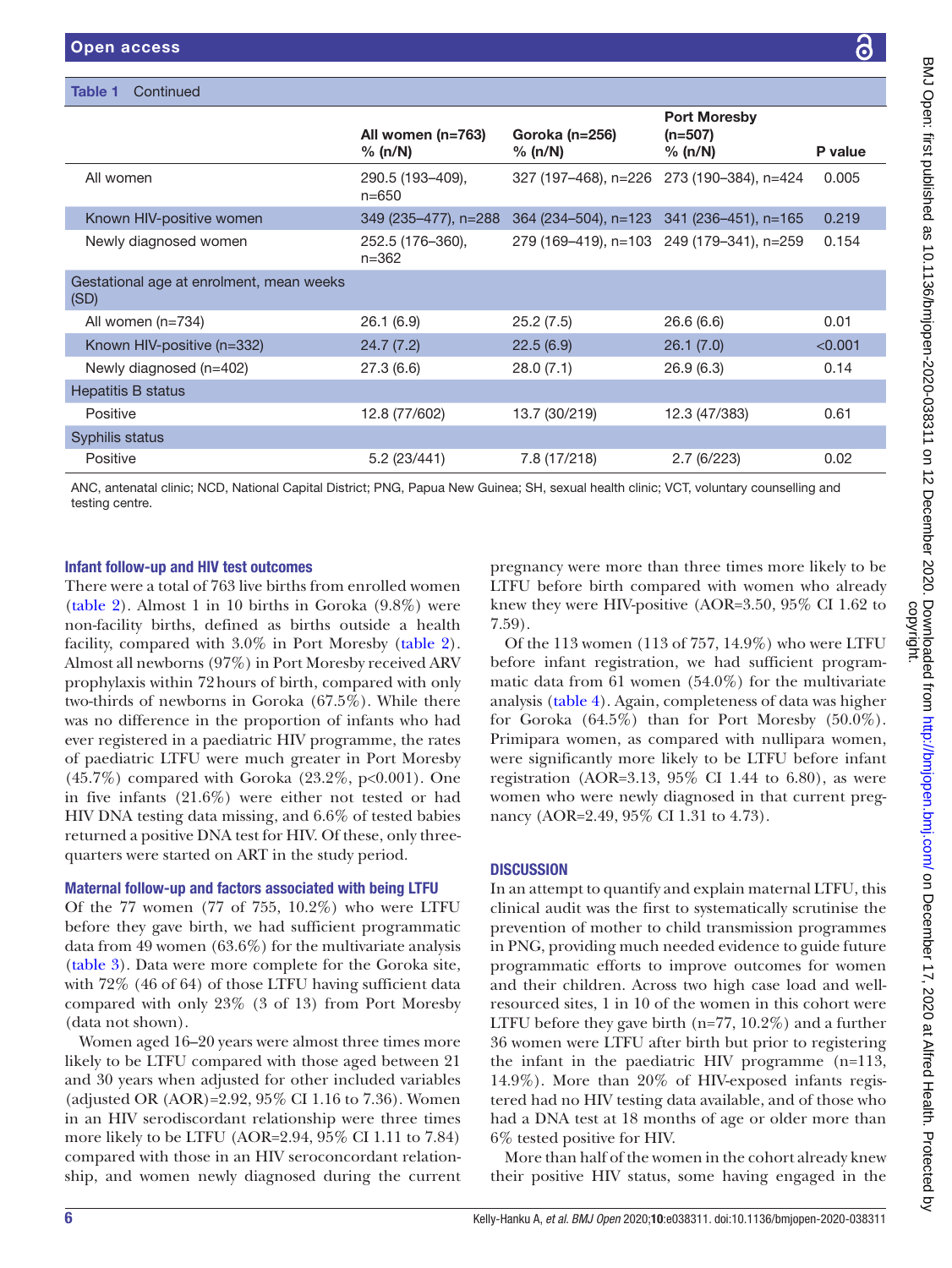Open access

<span id="page-6-0"></span>

|                                                                                             | All women<br>% (n/N)                 | Goroka<br>% (n/N)                    | <b>Port Moresby</b><br>% (n/N)       | P value |
|---------------------------------------------------------------------------------------------|--------------------------------------|--------------------------------------|--------------------------------------|---------|
| Mother variables (n=763 eligible pregnant women; 256 from Goroka and 507 from Port Moresby) |                                      |                                      |                                      |         |
| Known positive women on ART                                                                 |                                      |                                      |                                      | 0.212   |
| Total                                                                                       | 99.7 (323/324)                       | 99.1 (112/113)                       | 100.0 (211/211)                      |         |
| Ongoing treatment                                                                           | 91.3 (294/322)                       | 93.7 (104/111)                       | 90.1 (190/211)                       |         |
| Recommenced in pregnancy                                                                    | 8.7 (28/322)                         | 6.3(7/111)                           | 10.0 (21/211)                        |         |
| Newly diagnosed women on ART                                                                | 97.8 (399/408)                       | 92.4 (109/118)                       | 100.0 (290/290)                      | < 0.001 |
| Timing of ART initiation for newly diagnosed women                                          |                                      |                                      |                                      | 0.002   |
| $\geq$ 2 weeks before delivery                                                              | 91.6 (349/381)                       | 85.2 (86/101)                        | 93.9 (263/280)                       |         |
| <2 weeks before delivery                                                                    | 7.6 (29/381)                         | 11.9 (12/101)                        | 6.1(17/280)                          |         |
| After delivery                                                                              | 0.8(3/381)                           | 3.0(3/101)                           | 0.0(0/280)                           |         |
| Delay between diagnosis and ART initiation for newly                                        | 7 days                               | 14 days                              | 5 days                               | < 0.001 |
| diagnosed women, median days (IQR, range)                                                   | $(1-21, 0-532)$                      | $(1-29, 0-532)$                      | $(0-16, 0-161)$                      |         |
|                                                                                             | $n = 396$                            | $n = 106$                            | $n = 290$                            |         |
| Timing of ART initiation relative to PMTCT enrolment for<br>newly diagnosed women           |                                      |                                      |                                      | < 0.001 |
| Before enrolment                                                                            | 6.0 (24/392)                         | 0.9(1/108)                           | 7.9 (23/290)                         |         |
| On day of enrolment                                                                         | 53.5 (213/398)                       | 34.3 (37/108)                        | 60.7 (176/290)                       |         |
| <1 week of enrolment                                                                        | 15.1 (60/398)                        | 17.6 (19/108)                        | 14.1 (41/290)                        |         |
| >1 week of enrolment                                                                        | 25.4 (101/398)                       | 47.2 (51/108)                        | 17.2 (50/290)                        |         |
| Duration of care from enrolment to delivery, median days<br>(IQR)                           | 86 days<br>$(50 - 121)$<br>$n = 718$ | 94 days<br>$(53 - 136)$<br>$n = 230$ | 81 days<br>$(49 - 114)$<br>$n = 488$ | 0.018   |
| Duration of ART before delivery, median days (IQR)                                          |                                      |                                      |                                      |         |
| Newly diagnosed women                                                                       | 71 (36-103)                          | $57(26-85)$                          | 75 (42-106)                          | < 0.001 |
|                                                                                             | n=381                                | $n = 101$                            | $n = 280$                            |         |
| Known positive women recommencing                                                           | 108 (37-987)                         | 167 (41-819)                         | 104 (24-1126)                        | 0.914   |
|                                                                                             | $n = 49$                             | $n = 15$                             | $n = 34$                             |         |
| Known positive women on ART                                                                 | 887 (431-1636)                       | 949 (500-1595)                       | 866 (379-1690)                       | 0.616   |
|                                                                                             | $n = 261$                            | $n=92$                               | $n = 169$                            |         |
| LTFU before delivery                                                                        |                                      |                                      |                                      | < 0.001 |
| Yes                                                                                         | 10.2 (77/755)                        | 25.5 (64/251)                        | 2.6(13/504)                          |         |
| <b>No</b>                                                                                   | 88.7 (670/755)                       | 71.3 (179/251)                       | 97.4 (491/504)                       |         |
| Deceased                                                                                    | 1.1 (8/755)                          | 3.2(8/251)                           | 0.0(0/504)                           |         |
| LTFU before infant registration                                                             |                                      |                                      |                                      | 0.007   |
| Infant death                                                                                | 3.4(27/757)                          | 6.4 (16/252)                         | 2.6(11/505)                          |         |
| <b>LTFU</b>                                                                                 | 14.9 (113/757)                       | 12.3 (31/252)                        | 16.2 (82/505)                        |         |
| In follow-up                                                                                | 81.5 (617/757)                       | 81.4 (205/252)                       | 81.6 (412/505)                       |         |
| Delivery details                                                                            |                                      |                                      |                                      | < 0.001 |
| Supervised delivery                                                                         | 591/763 (77.5)                       | 129/256 (50.4)                       | 91.1 (462/507)                       |         |
| Unsupervised delivery                                                                       | 40/763 (5.2)                         | 25/256 (9.8)                         | 3.0(15/507)                          |         |
|                                                                                             |                                      |                                      |                                      |         |

Continued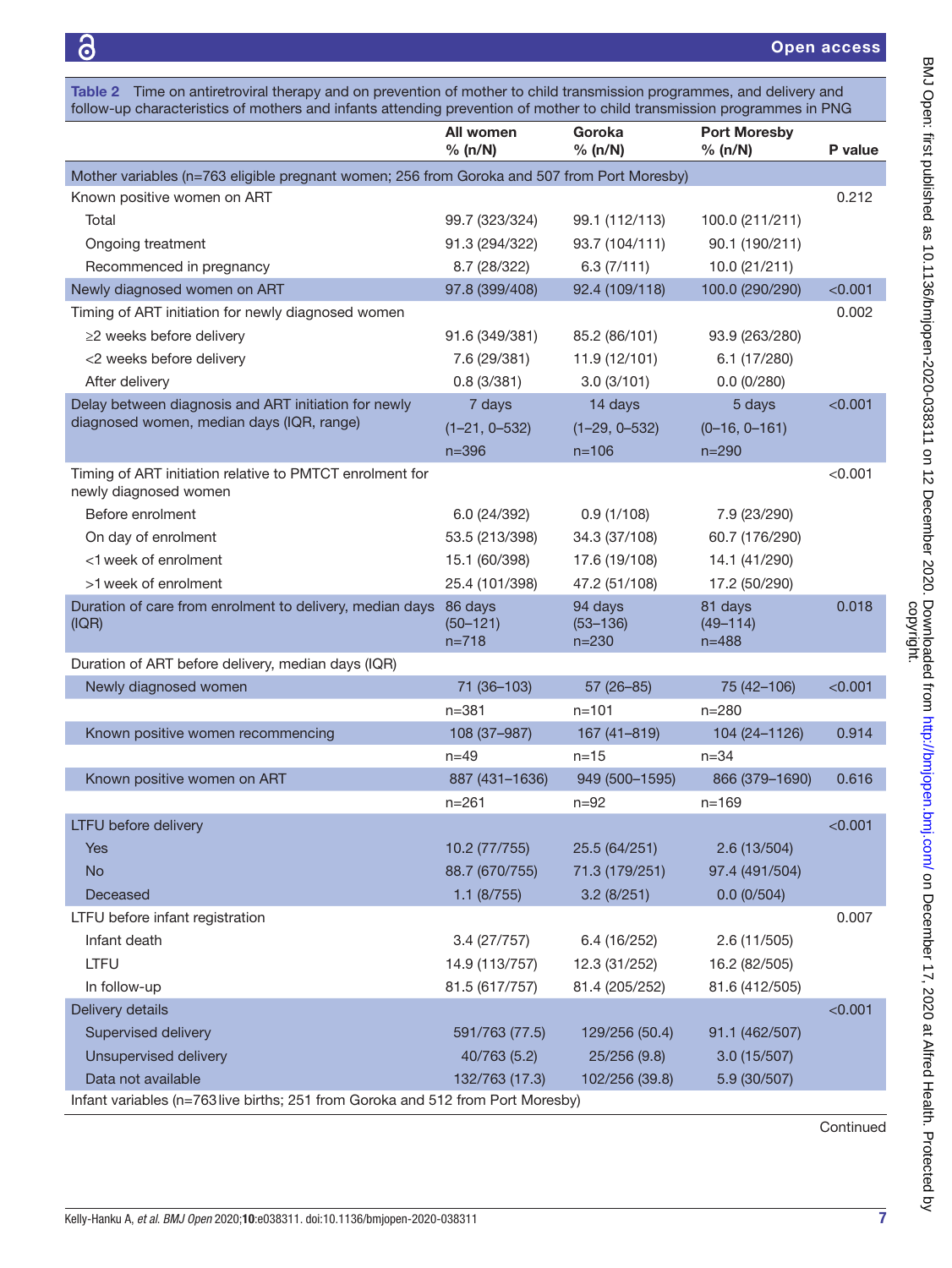| Table 2<br>Continued                                                             |                      |                   |                                |         |
|----------------------------------------------------------------------------------|----------------------|-------------------|--------------------------------|---------|
|                                                                                  | All women<br>% (n/N) | Goroka<br>% (n/N) | <b>Port Moresby</b><br>% (n/N) | P value |
| Birth outcomes (n=793)                                                           |                      |                   |                                | 0.001   |
| Live births                                                                      | 96.2 (763/793)       | 93.0 (251/270)    | 97.9 (512/523)                 |         |
| <b>Stillbirths</b>                                                               | 3.8(30/793)          | 7.0 (19/270)      | 2.1(11/523)                    |         |
| Proportion of infants who were given ARV prophylaxis<br>within 72 hours of birth | 91.3 (564/618)       | 67.5 (81/120)     | 97.0 (483/498)                 | < 0.001 |
| Proportion of infants ever registered in a paediatric HIV<br>programme           | 87.2 (663/760)       | 92.3 (229/248)    | 84.8 (434/512)                 | 0.16    |
| Proportion of infants tested for HIV at least once during<br>follow-up           |                      |                   |                                | 0.081   |
| Tested positive                                                                  | 6.6(50/763)          | 6.0(15/251)       | 6.8(35/512)                    |         |
| Tested negative                                                                  | 71.8 (548/763)       | 76.9 (193/251)    | 69.3 (355/512)                 |         |
| Never tested/data not available/LTFU/infant death                                | 21.6 (165/763)       | 17.1 (43/251)     | 23.8 (122/512)                 |         |
| Proportion of HIV-positive infants started on ART                                | 74.0 (37/50)         | 80.0 (12/15)      | 71.4 (25/35)                   | 0.527   |

ART, antiretroviral therapy; ARV, antiretroviral; LTFU, lost to follow-up; PMTCT, prevention of mother to child transmission; PNG, Papua New Guinea.

prevention of mother to child transmission programme for previous pregnancies. However, almost half the women enrolled were newly diagnosed with HIV in the current pregnancy. Consistent with findings from other settings, women who were newly diagnosed were more likely to be LTFU before they gave birth and/or before infant registration compared with women who already knew they were living with HIV.<sup>9 29</sup> This further emphasises the need for strengthened support and counselling at the point of entry into the prevention of mother to child transmission programme and when prescribing lifetime ART for newly diagnosed women. Likewise, younger women were more likely to be LTFU before delivery, indicating greater support may need to be directed to this population. Differentiated HIV support is necessary; the potential role of other women currently pregnant but who were already living with HIV and on lifetime ART should not be overlooked. The implementation of improved programmes to increase HIV testing rates among women of childbearing age, including strengthening male involvement in ANC, would also help to mitigate the chances of first becoming aware of an HIV-positive status during pregnancy and improve uptake of prevention of mother to child transmission services. $\frac{30}{11}$  It is not surprising that knowledge of an HIV-positive status prior to pregnancy is associated with increased adherence to ART. $14\frac{29}{31}$  This audit also demonstrated that women who were primiparous were more likely to be LTFU before infant registration. While the factors influencing this finding remain unknown, it does speak to the need to target particular intervention approaches at the populations that they are most needed.

Although prevention of mother to child transmission programmes have received considerable research attention, recent systematic reviews on effective interventions highlight that quality evidence is still lacking to guide

intervention design in improving uptake of ART and reten-tion in programmes among mothers and their infants.<sup>[32 33](#page-11-18)</sup> Success along the HIV care cascade has been achieved with comprehensive approaches. Using a comprehensive integrated approach involving point-of-care CD4 testing, integrated services and male community champions, a study in Nigeria demonstrated that mothers with access to comprehensively integrated system were more than three times likely to initiate ART and were more likely to be retained in care at 6 and 12 weeks post partum compared with mothers receiving usual care. $34$  More modest success in improving maternal enrolment in HIV care, maternal ART initiation and infant testing rates is achieved through less complex integration models, with many of these models of HIV care not in and of themselves necessarily leading to better retention in HIV care and prevention programmes at 6weeks post partum.<sup>[33 35](#page-12-1)</sup> Therefore, co-location of maternal and child HIV care and treatment programmes does not automatically lead to better HIV care and treatment outcomes,  $36$  as our analysis shows. In our audit, LTFU rates for mothers before delivery were greater from the Goroka site which had co-located adult ART and prevention of mother to child transmission services. A multitude of factors previously reported to negatively impact retention in programmes, including long distances to the clinic,  $\frac{1037}{2}$  long wait times and lower educational attainment,<sup>38</sup> are all relevant to women enrolled in Goroka and are all likely to contribute to LTFU, and these factors should be assessed and intervention approaches designed to mitigate their impact. Again, differentiated HIV care is important in prevention of mother to child transmission programmes, not just among newly diagnosed mothers but across the country, as women's sociocultural status is varied, in some respects significantly. For example, levels of education differ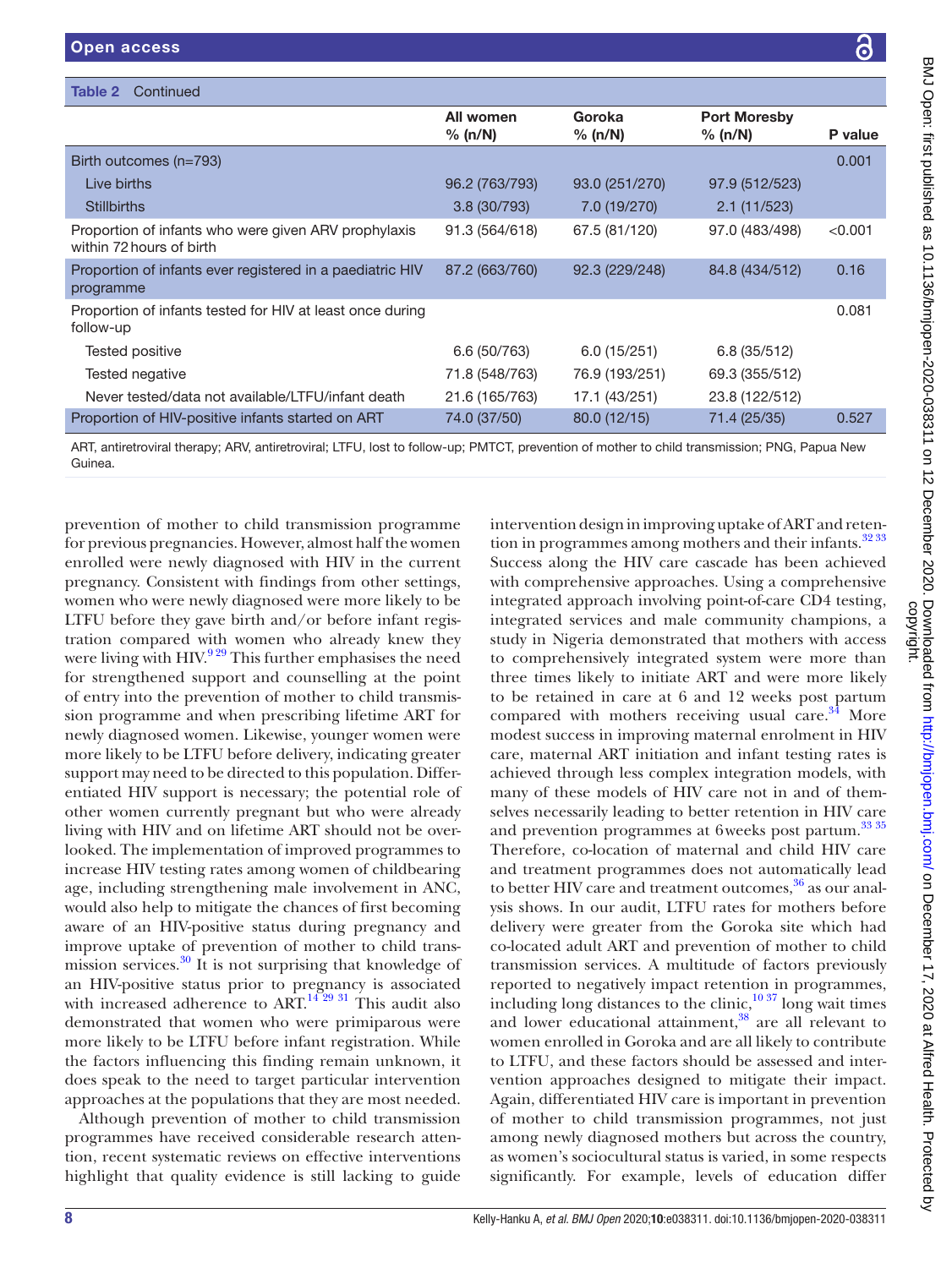<span id="page-8-0"></span>

| Table 3 Factors associated with enrolled mothers being lost to follow-up before they delivered their infants (n=500) |                             |                       |                      |         |  |
|----------------------------------------------------------------------------------------------------------------------|-----------------------------|-----------------------|----------------------|---------|--|
|                                                                                                                      | <b>Frequency</b><br>n/N (%) | Crude OR (95% CI)     | Adjusted OR (95% CI) | P value |  |
| <b>Site</b>                                                                                                          |                             |                       |                      | < 0.001 |  |
| Port Moresby                                                                                                         | 3/303(1.0)                  | 1.0                   | 1.0                  |         |  |
| Goroka                                                                                                               | 46/197 (23.4)               | 30.46 (8.52 to 109.0) | 39.7 (11.7 to 134.8) |         |  |
| Age group                                                                                                            |                             |                       |                      |         |  |
| 16-20 years                                                                                                          | 19/82 (23.2)                | 3.80 (1.97 to 7.32)   | 2.92 (1.16 to 7.36)  | 0.023   |  |
| $21 - 30$ years                                                                                                      | 25/340 (7.4)                | 1.0                   | 1.0                  |         |  |
| $31-48$ years                                                                                                        | 5/78(6.4)                   | 0.86 (0.32 to 2.33)   | 0.90 (0.29 to 2.73)  | 0.855   |  |
| Marital status                                                                                                       |                             |                       |                      |         |  |
| Married                                                                                                              | 24/335 (7.2)                | 1.0                   | 1.0                  |         |  |
| Married-polygamist                                                                                                   | 22/125 (17.6)               | 2.77 (1.48 to 5.19)   | 0.69 (0.31 to 1.53)  | 0.360   |  |
| Single/widow/no partner/boyfriend only                                                                               | 3/40(7.5)                   | 1.05 (0.30 to 3.66)   | 0.62 (0.14 to 2.68)  | 0.523   |  |
| Education                                                                                                            |                             |                       |                      |         |  |
| No formal education                                                                                                  | 14/79 (17.7)                | 1.0                   | 1.0                  |         |  |
| Primary education                                                                                                    | 20/203 (9.9)                | 0.51 (0.24 to 1.07)   | 0.78 (0.33 to 1.84)  | 0.567   |  |
| Secondary or more                                                                                                    | 15/218 (6.9)                | 0.34 (0.16 to 0.76)   | 0.66 (0.26 to 1.69)  | 0.389   |  |
| Employment                                                                                                           |                             |                       |                      | 0.400   |  |
| Formal or informal sector                                                                                            | 19/228 (8.3)                | 1.0                   | 1.0                  |         |  |
| No paid work or student                                                                                              | 30/272 (11.0)               | 1.36 (0.74 to 2.50)   | 0.73 (0.34 to 1.53)  |         |  |
| Parity at enrolment                                                                                                  |                             |                       |                      |         |  |
| Nullipara                                                                                                            | 26/153 (17.0)               | 1.0                   | 1.0                  |         |  |
| Primipara                                                                                                            | 10/153(6.5)                 | 0.34 (0.16 to 0.74)   | 0.74 (0.28 to 1.95)  | 0.539   |  |
| Multipara                                                                                                            | 13/194 (6.7)                | 0.35 (0.17 to 0.72)   | 0.58 (0.21 to 1.62)  | 0.301   |  |
| <b>Relationship HIV status</b>                                                                                       |                             |                       |                      |         |  |
| Concordant HIV positive                                                                                              | 12/212 (5.7)                | 1.0                   | 1.0                  |         |  |
| <b>Discordant HIV status</b>                                                                                         | 12/94 (12.8)                | 2.44 (1.04 to 5.70)   | 2.94 (1.11 to 7.84)  | 0.030   |  |
| Unknown or no partner                                                                                                | 25/194 (12.9)               | 2.47 (1.19 to 5.09)   | 1.82 (0.77 to 4.34)  | 0.173   |  |
| <b>HIV status disclosure</b>                                                                                         |                             |                       |                      |         |  |
| Yes                                                                                                                  | 44/444 (9.9)                | 1.0                   | 1.0                  |         |  |
| <b>No</b>                                                                                                            | 5/56(8.9)                   | 0.89 (0.34 to 2.35)   | 1.57 (0.41 to 5.99)  | 0.505   |  |
| HIV status at ANC visit                                                                                              |                             |                       |                      |         |  |
| Known positive                                                                                                       | 12/273 (4.4)                | 1.0                   | 1.0                  |         |  |
| Newly diagnosed                                                                                                      | 37/227 (16.3)               | 4.24 (2.12 to 8.46)   | 3.50 (1.62 to 7.59)  | 0.001   |  |

ANC, antenatal clinic.

greatly, as does the prevalence of polygamous unions where there are multiple wives.

Many intervention approaches targeting individual behaviour have demonstrated potential in achieving better outcomes for mothers and infants. The use of phone calls and SMS (short message service)-based interventions can lead to improved maternal attendance, improved infant testing rates and improved retention at 6weeks[.33 39](#page-12-1) Phone-based interventions have not been trialled in PNG, and it is questionable whether this approach would be acceptable considering the remaining stigma of being HIV-positive and the rates

of non-disclosure in the community. In addition to this, the high turnover of mobile phones and numbers could make using this system problematic.

Previous work in other low-income settings has demonstrated that conditional cash transfers had a positive impact on maternal attendance and retention, $40$  and home visits by community-based health workers have resulted in higher proportions of infants breast feeding and attending clinics within the first week of their life.<sup>41</sup> As PNG moves forward to improve the prevention of mother to child transmission programmes across the country, this may well be an approach that should be piloted.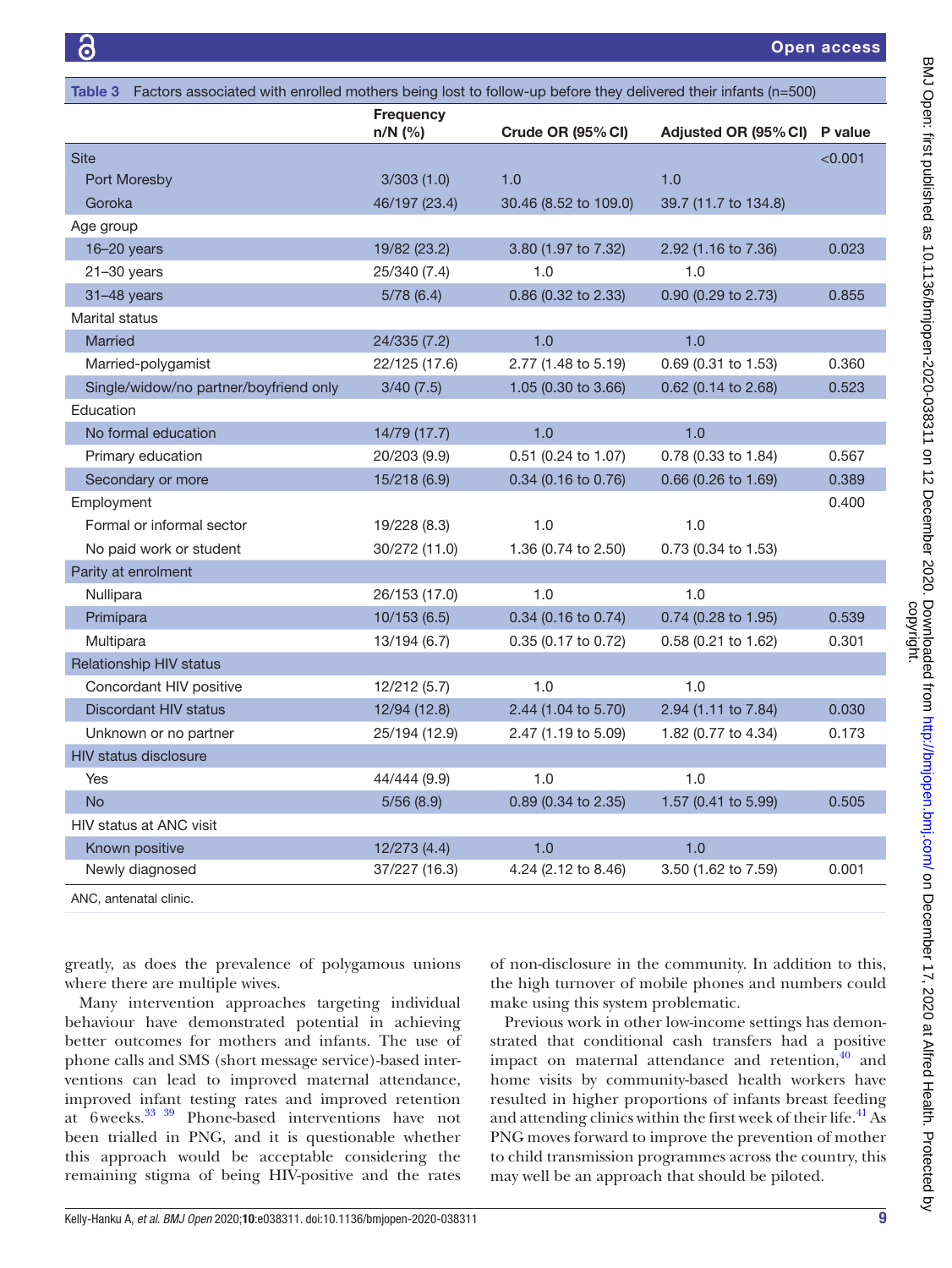<span id="page-9-0"></span>

| Factors associated with enrolled mothers being lost to follow-up before infant registration (n=491)<br>Table 4 |                             |                     |                      |         |  |
|----------------------------------------------------------------------------------------------------------------|-----------------------------|---------------------|----------------------|---------|--|
|                                                                                                                | <b>Frequency</b><br>n/N (%) | Crude OR (95% CI)   | Adjusted OR (95% CI) | P value |  |
| <b>Site</b>                                                                                                    |                             |                     |                      |         |  |
| Port Moresby                                                                                                   | 41/299 (13.7)               | 1.0                 | 1.0                  |         |  |
| Goroka                                                                                                         | 20/192 (10.4)               | 0.73 (0.41 to 1.29) | 0.60 (0.30 to 1.18)  | 0.139   |  |
| Age group                                                                                                      |                             |                     |                      |         |  |
| $16 - 20$ years                                                                                                | 15/81 (18.5)                | 1.0                 | 1.0                  |         |  |
| $21 - 30$ years                                                                                                | 42/334 (12.6)               | 0.63 (0.33 to 1.21) | 0.63 (0.29 to 1.38)  | 0.246   |  |
| $31-48$ years                                                                                                  | 4/76(5.3)                   | 0.24 (0.08 to 0.80) | 0.32 (0.08 to 1.22)  | 0.095   |  |
| Marital status                                                                                                 |                             |                     |                      |         |  |
| <b>Married</b>                                                                                                 | 35/330 (10.6)               | 1.0                 | 1.0                  |         |  |
| Married-polygamist                                                                                             | 19/120 (15.8)               | 1.59 (0.87 to 2.90) | 1.67 (0.83 to 3.37)  | 0.150   |  |
| Single/widow/no partner/boyfriend only                                                                         | 7/41(17.1)                  | 1.74 (0.71 to 4.22) | 1.87 (0.70 to 5.00)  | 0.212   |  |
| Education                                                                                                      |                             |                     |                      |         |  |
| No formal education                                                                                            | 11/76 (14.5)                | 1.0                 | 1.0                  |         |  |
| Primary education                                                                                              | 33/202 (16.3)               | 1.15 (0.55 to 2.42) | 0.92 (0.41 to 2.08)  | 0.849   |  |
| Secondary or more                                                                                              | 17/213 (8.0)                | 0.51 (0.23 to 1.16) | 0.42 (0.17 to 1.02)  | 0.056   |  |
| Employment                                                                                                     |                             |                     |                      |         |  |
| Formal or informal sector                                                                                      | 22/223 (9.9)                | 1.0                 | 1.0                  |         |  |
| No paid work or student                                                                                        | 39/268 (14.6)               | 1.56 (0.89 to 2.72) | 1.40 (0.76 to 2.57)  | 0.277   |  |
| Parity at enrolment                                                                                            |                             |                     |                      |         |  |
| Nullipara                                                                                                      | 19/150 (12.7)               | 1.0                 | 1.0                  |         |  |
| Primipara                                                                                                      | 26/148 (17.6)               | 1.47 (0.77 to 2.80) | 3.13 (1.44 to 6.80)  | 0.004   |  |
| Multipara                                                                                                      | 16/193 (8.3)                | 0.62 (0.31 to 1.26) | 1.48 (0.61 to 3.57)  | 0.384   |  |
| <b>Relationship HIV status</b>                                                                                 |                             |                     |                      |         |  |
| Concordant HIV positive                                                                                        | 17/213 (8.0)                | 1.0                 | 1.0                  |         |  |
| <b>Discordant HIV status</b>                                                                                   | 12/94 (12.8)                | 1.69 (0.77 to 3.70) | 1.70 (0.74 to 3.91)  | 0.215   |  |
| Unknown or no partner                                                                                          | 32/184 (17.4)               | 2.43 (1.29 to 4.57) | 1.47 (0.69 to 3.16)  | 0.318   |  |
| <b>HIV status disclosure</b>                                                                                   |                             |                     |                      |         |  |
| Yes                                                                                                            | 47/436 (10.8)               | 1.0                 | 1.0                  |         |  |
| <b>No</b>                                                                                                      | 14/55 (25.5)                | 2.83 (1.42 to 5.61) | 1.64 (0.70 to 3.80)  | 0.252   |  |
| Knowledge of HIV status                                                                                        |                             |                     |                      |         |  |
| Known positive                                                                                                 | 21/269 (7.8)                | 1.0                 | 1.0                  |         |  |
| Newly diagnosed                                                                                                | 40/222 (18.0)               | 2.60 (1.47 to 4.59) | 2.49 (1.31 to 4.73)  | 0.005   |  |

In this audit, LTFU before delivery was more likely among women who were living in an HIV discordant relationship, and addressing this factor is likely to involve greater male involvement in HIV care for women of childbearing age. Globally, there has been a focus on increasing male involvement in ANC, particularly in the context of prevention of mother to child transmission programmes. A number of diverse approaches have been used and show promising outcomes. For example, involving men can result in improved outcomes, including increased HIV testing in men, improved HIV-free survival of infants, increased HIV disclosure between partners and improved maternal adherence to care.<sup>42</sup> In PNG male involvement remains limited and is constrained by many factors. These

include persistent cultural beliefs that issues of pregnancy and childbirth are for women only, long waiting times at ANC clinics, and financial barriers, including loss of daily wage (or equivalent in subsistence farming and marketing) to attend ANC and the additional cost for transport. In order to improve male involvement and see if this approach would benefit women and children, substantial work needs to go into addressing the deeply engrained sociocultural and health service barriers.<sup>[43](#page-12-7)</sup>

While the rates of LTFU found here are comparative with other settings with similar resources, $\frac{7}{7}$  $\frac{7}{7}$  $\frac{7}{7}$  what is of concern to the programme in PNG is how late women are enrolling in their pregnancies and their advanced HIV disease status, as evidenced by their low CD4 counts,

႕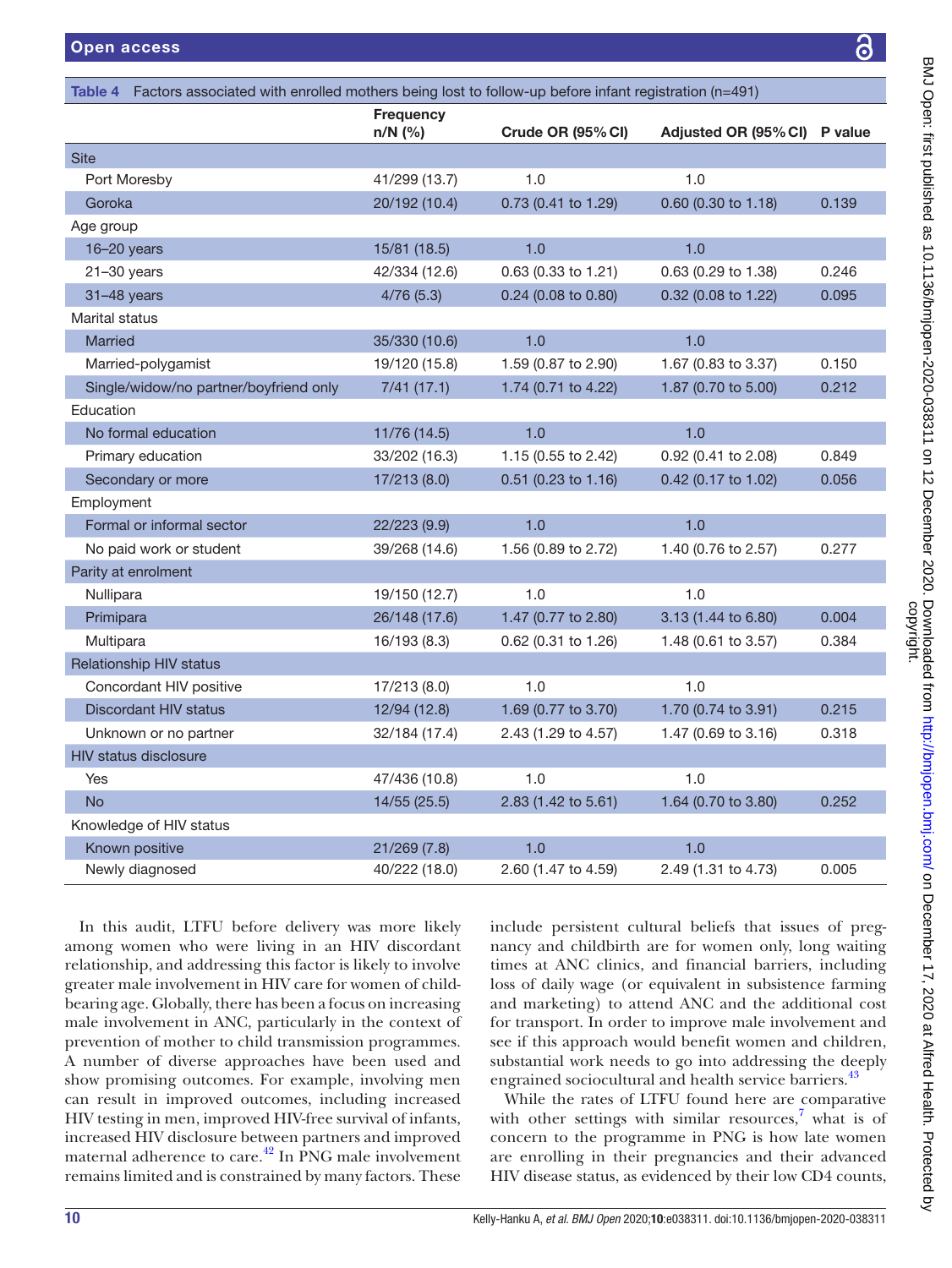particularly for newly diagnosed women. At the time of this work and today in PNG, pregnant women with HIV are not offered HIV viral load testing; they are not a population eligible for such testing in the approved testing algorithm, and therefore we cannot examine what, if any, HIV viral load plays in LTFU. Further to this is the recorded delays between diagnosis and treatment initiation, resulting in less time on ART prior to birth to sufficiently reduce the viral load and reduce the risk of mother to child transmission. These delays are important to highlight as they offer obvious targets for programme improvement to reduce viral load. Yet the other issue is real: pregnant women who initiate treatment the day that they are diagnosed have been shown to be significantly less adherent than newly diagnosed pregnant women whose treatment is delayed.<sup>44</sup>

Essential to reducing and eliminating paediatric infections, the coverage of timely ARV prophylaxis for infants exposed to HIV must be resolved. In the period of this study, one-third (39 of 120, 32.5%) of infants in Goroka were not administered ARV prophylaxis within 72hours of birth. This figure may, in part, be due to the high number of non-facility-based births, where mothers may have been unable or unwilling to present to the prevention of mother to child transmission clinic with their newborns within 72hours of birth. Improving counselling around the importance of this prophylaxis, decentralising ARV prophylaxis to lower health centres where women give birth, encouraging supervised and facility-based births, and providing the necessary financial and logistic means to do so are interventions that warrant investigation.

Not only was the known HIV positivity rate among infants exposed to HIV greater than it should be with an effective prevention of mother to child transmission programme, HIV DNA testing rates were also suboptimal, with more than 20% of infants having no evidence of an HIV DNA test. These figures do not speak to effective programme implementation and provide evidence of high LTFU and failure of the health system to reach HIV-exposed infants with prevention of mother to child transmission services. These key infant measures highlight the real and urgent need for programmes to reduce infant LTFU to be adequately resourced and processes facilitating early infant diagnosis to be strengthened as a matter of urgency. Since this audit, no new programmes or resources have been put towards the national prevention of mother to child transmission programme, so these issues are likely to remain ever present, as highlighted and reinforced at the PNG HIV summit that called for a revitalisation amid expansion of the prevention of mother to child transmission programme to reduce transmission. $45$  Noting that, in 2017, 150 children were diagnosed with HIV, a figure that doubled to 300 in 2018, the report notes that 'new-born children in PNG are at dangerously increased risk of acquiring HIV'. Thus, although this audit reflects years prior to this statement, the report shows that the findings and issues raised by the audit are current.

# Limitations

In retrospective studies using routine data there are often data challenges, with missing data precluding the inclusion of some women who were LTFU in the multivariate analysis. We were challenged by the paper-based system for this reason as well as the use of non-standardised forms, both of which resulted in incomplete and inconsistent recording of patients' medical histories. Paper-based systems and the requirement to manually identify and link mother and infant records resulted in a significant delay to data collection and therefore strategic information to inform practice and policy. A computerised database that can link women in prevention of mother to child programmes to their children in paediatric HIV services and their records in adult HIV services would be a significant advancement for monitoring individual patient outcomes as well as national data on programme performance. The retrospective analysis also precluded us from gathering any further information from women who were LTFU on what barriers to remaining in care they experienced. These qualitative enquiries would further inform programme strengthening.

# **CONCLUSIONS**

There is an urgent need for PNG to invest in its prevention of mother to child transmission programmes. In its current state, as we have shown, an unacceptably high proportion of women and their infants are LTFU, with other poor indicators including delays in ART initiation, number of stillbirths, delayed infant prophylaxis, high transmission rates and suboptimal testing rates. Women within the programme need to be more strongly supported to prevent LTFU and improve outcomes. With the current programme, the goal of the elimination of prevention of mother to child transmission will remain elusive and the health and well-being of women living with HIV and their children suboptimal.

#### Author affiliations

<sup>1</sup>The Kirby Institute, University of New South Wales, Sydney, New South Wales, Australia

<sup>2</sup> Papua New Guinea Institute of Medical Research, Goroka, Eastern Highlands Province, Papua New Guinea

<sup>3</sup>School of Population and Global Health, The University of Melbourne, Melbourne, Victoria, Australia

4 Burnet Institute, Melbourne, Victoria, Australia

5 Department of Epidemiology and Preventive Medicine, Monash University, Melbourne, Victoria, Australia

<sup>6</sup>Papua New Guinea Institute of Medical Research, Goroka, Eastern Highlands, Papua New Guinea

<sup>7</sup> Burnet Institute, Kokopo, East New Britain, Papua New Guinea

8 Department of Obstetrics and Gynaecology, Port Moresby General Hospital, Port Moresby, National Capital District, Papua New Guinea

<sup>9</sup>FHI360, Port Moresby, National Capital District, Papua New Guinea

 $10$ UNICEF, Port Moresby, National Capital District, Papua New Guinea

<sup>11</sup>Department of Population Health, Aga Khan University, Nairobi, Kenya

#### Twitter Claire Elizabeth Nightingale [@ClaireNight14](https://twitter.com/ClaireNight14)

Contributors AK-H, JN and SL designed the study, supervised data collection, led the analysis plan and critically reviewed the manuscript. CEN contributed to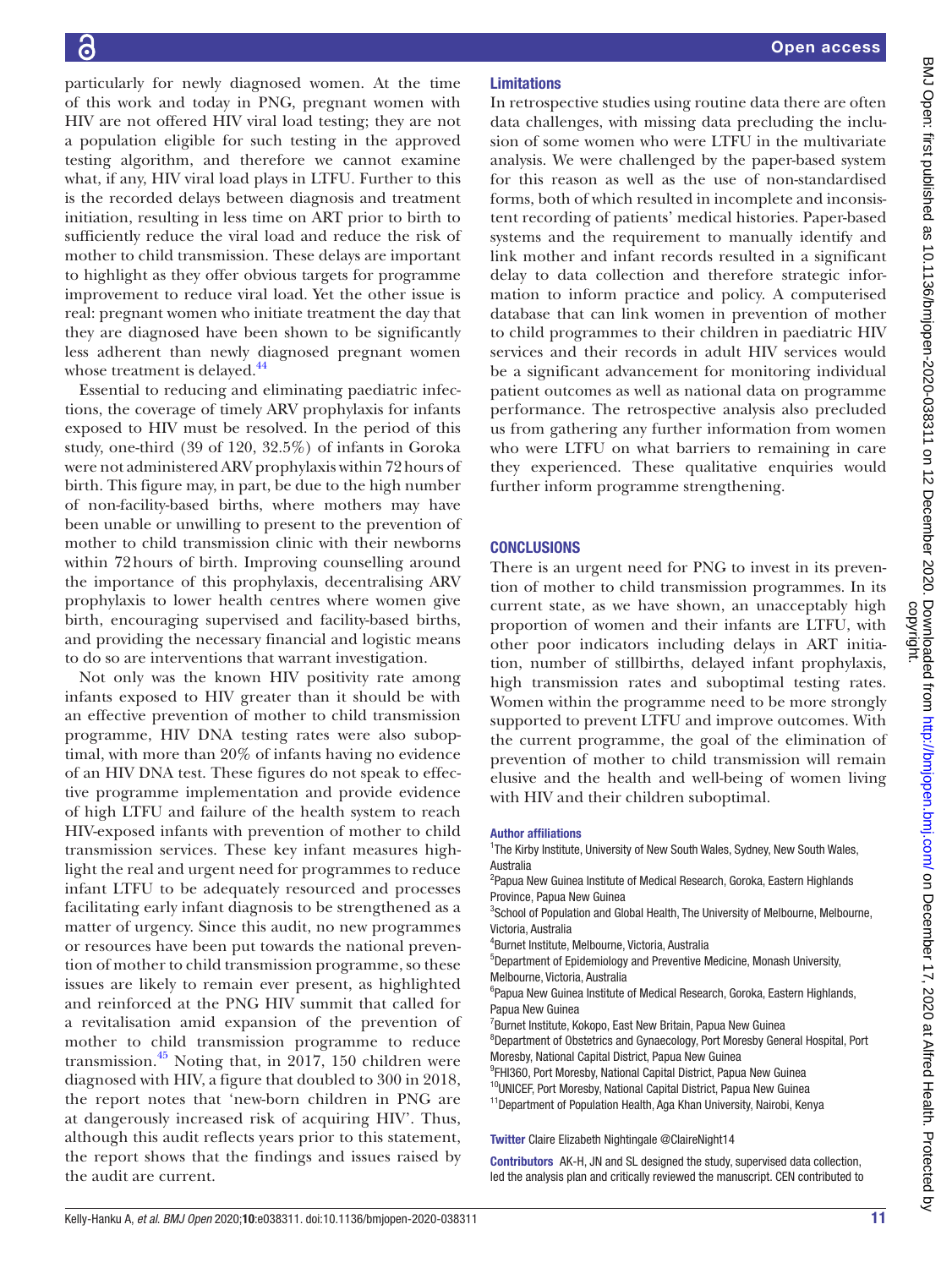# Open access

analysis and drafted the manuscript. MDP conducted the majority of the analysis and critically reviewed the manuscript. AM and PH conducted the data collection and reviewed the data analysis and manuscript. MV led the cleaning of the data, undertook data analysis and critically reviewed the manuscript. AV, LV, GS and JK were involved in the design of the study, supported data collection and critically reviewed the manuscript.

Funding The study was funded by UNICEF PNG.

Competing interests None declared.

Patient and public involvement Patients and/or the public were not involved in the design, or conduct, or reporting, or dissemination plans of this research.

#### Patient consent for publication Not required.

Ethics approval Ethical approval was granted by the PNG National Department of Health Medical Research Advisory Committee, the PNG National AIDS Council Secretariat's Research Advisory Committee, the PNG Institute of Medical Research's Institutional Review Board, and the Human Research Ethics Committee, UNSW Sydney.

Provenance and peer review Not commissioned; externally peer reviewed.

Data availability statement All data relevant to the study are included in the article or uploaded as supplementary information. The ethics approval does not cover the provision of primary data to third parties.

Open access This is an open access article distributed in accordance with the Creative Commons Attribution Non Commercial (CC BY-NC 4.0) license, which permits others to distribute, remix, adapt, build upon this work non-commercially, and license their derivative works on different terms, provided the original work is properly cited, appropriate credit is given, any changes made indicated, and the use is non-commercial. See: [http://creativecommons.org/licenses/by-nc/4.0/.](http://creativecommons.org/licenses/by-nc/4.0/)

#### ORCID iDs

Claire Elizabeth Nightingale<http://orcid.org/0000-0002-4103-6240> Minh Duc Pham<http://orcid.org/0000-0002-5932-3491> Andrew Vallely <http://orcid.org/0000-0003-1558-4822> Lisa Vallely<http://orcid.org/0000-0002-8247-7683>

#### REFERENCES

- <span id="page-11-0"></span>1 Coovadia HM, Rollins NC, Bland RM, *et al*. Mother-To-Child transmission of HIV-1 infection during exclusive breastfeeding in the first 6 months of life: an intervention cohort study. *[Lancet](http://dx.doi.org/10.1016/S0140-6736(07)60283-9)* 2007;369:1107–16.
- 2 Iliff PJ, Piwoz EG, Tavengwa NV, *et al*. Early exclusive breastfeeding reduces the risk of postnatal HIV-1 transmission and increases HIVfree survival. *[AIDS](http://dx.doi.org/10.1097/01.aids.0000166093.16446.c9)* 2005;19:699–708.
- 3 Thomas TK, Masaba R, Borkowf CB, *et al*. Triple-antiretroviral prophylaxis to prevent mother-to-child HIV transmission through breastfeeding--the Kisumu Breastfeeding Study, Kenya: a clinical trial. *[PLoS Med](http://dx.doi.org/10.1371/journal.pmed.1001015)* 2011;8:e1001015.
- <span id="page-11-1"></span>4 UNAIDS. *Global plan towards the elimination of new infections among children by 2015 and keeping their mothers alive*. Geneva, 2011.
- 5 WHO. WHO validation for the elimination of mother-to-child transmission of HIV and/or syphilis, 2019. Available: [https://www.](https://www.who.int/reproductivehealth/congenital-syphilis/WHO-validation-EMTCT/en/) [who.int/reproductivehealth/congenital-syphilis/WHO-validation-](https://www.who.int/reproductivehealth/congenital-syphilis/WHO-validation-EMTCT/en/)[EMTCT/en/](https://www.who.int/reproductivehealth/congenital-syphilis/WHO-validation-EMTCT/en/)
- <span id="page-11-2"></span>6 World Health Organisation. *Consolidated guidelines on the use of antiretroviral drugs for treating and preventing HIV infection: recommendations for a public health approach*. Geneva, Switzerland, 2016.
- <span id="page-11-3"></span>7 Sibanda EL, Weller IVD, Hakim JG, *et al*. The magnitude of loss to follow-up of HIV-exposed infants along the prevention of mother-tochild HIV transmission continuum of care: a systematic review and meta-analysis. *[AIDS](http://dx.doi.org/10.1097/QAD.0000000000000027)* 2013;27:2787–97.
- 8 Kyaw KWY, Oo MM, Kyaw NTT, *et al*. Low mother-to-child HIV transmission rate but high loss-to-follow-up among mothers and babies in Mandalay, Myanmar; a cohort study. *[PLoS One](http://dx.doi.org/10.1371/journal.pone.0184426)* 2017;12:e0184426.
- <span id="page-11-15"></span>9 Phillips T, Thebus E, Bekker L-G, *et al*. Disengagement of HIVpositive pregnant and postpartum women from antiretroviral therapy services: a cohort study. *[J Int AIDS Soc](http://dx.doi.org/10.7448/IAS.17.1.19242)* 2014;17:19242.
- <span id="page-11-4"></span>10 Chadambuka A, Katirayi L, Muchedzi A, *et al*. Acceptability of lifelong treatment among HIV-positive pregnant and breastfeeding women (option B+) in selected health facilities in Zimbabwe: a qualitative study. *[BMC Public Health](http://dx.doi.org/10.1186/s12889-017-4611-2)* 2017;18:57.
- <span id="page-11-5"></span>11 Elwell K. Facilitators and barriers to treatment adherence within PMTCT programs in Malawi. *[AIDS Care](http://dx.doi.org/10.1080/09540121.2016.1153586)* 2016;28:971–5.
- 12 Flax VL, Yourkavitch J, Okello ES, *et al*. "If my husband leaves me, I will go home and suffer, so better cling to him and hide this thing": The influence of gender on Option B+ prevention of mother-tochild transmission participation in Malawi and Uganda. *[PLoS One](http://dx.doi.org/10.1371/journal.pone.0178298)* 2017;12:e0178298.
- 13 Katirayi L, Namadingo H, Phiri M, *et al*. HIV-Positive pregnant and postpartum women's perspectives about option B+ in Malawi: a qualitative study. *[J Int AIDS Soc](http://dx.doi.org/10.7448/IAS.19.1.20919)* 2016;19:20919.
- <span id="page-11-17"></span>14 Buregyeya E, Naigino R, Mukose A, *et al*. Facilitators and barriers to uptake and adherence to lifelong antiretroviral therapy among HIV infected pregnant women in Uganda: a qualitative study. *[BMC](http://dx.doi.org/10.1186/s12884-017-1276-x)  [Pregnancy Childbirth](http://dx.doi.org/10.1186/s12884-017-1276-x)* 2017;17:94.
- 15 McLean E, Renju J, Wamoyi J, *et al*. 'I wanted to safeguard the baby': a qualitative study to understand the experiences of Option B+ for pregnant women and the potential implications for 'testand-treat' in four sub-Saharan African settings. *[Sex Transm Infect](http://dx.doi.org/10.1136/sextrans-2016-052972)* 2017;93:e052972.
- 16 Lumbantoruan C, Kermode M, Giyai A, *et al*. Understanding women's uptake and adherence in option B+ for prevention of mother-to-child HIV transmission in Papua, Indonesia: a qualitative study. *[PLoS One](http://dx.doi.org/10.1371/journal.pone.0198329)* 2018;13:e0198329.
- <span id="page-11-6"></span>17 UNAIDS. Hiv epidemic in Asia and the Pacific. *Snapshots. Geneva, Switzerland* 2016.
- <span id="page-11-7"></span>18 Kelly-Hanku A, Amos-Kuman A, Badman SG, *et al*. *Kaumtim MI Tu – Port Moresby: key findings from the key population integrated Bio-Behavioural survey, Port Moresby, Papua New Guinea*. Goroka, Papua New Guinea: Papua New Guinea Institute of Medical Research and Kirby Institute, UNSW Sydney, 2017.
- 19 Kelly-Hanku A, Willie B, Amos-Kuma A, *et al*. *Kaumtim MI Tu Lae: key findings from the key population integrated Bio-Behavioural survey, Lae, Papua New Guinea*. Goroka, Papua New Guinea: Papua New Guinea Institute of Medical Research and Kirby Institute, UNSW Sydney, 2017.
- 20 Willie B, Hakim A, Amos-Kuma A, *et al*. *Kauntim MI Tu MT Hagen: key findings from the key population integrated bio- behavioural survey, MT Hagen, Papua New Guinea*. Goroka, Papua New Guinea: Papua New Guinea Institute of Medical Research and Kirby Institute, UNSW Sydney, 2018.
- <span id="page-11-8"></span>21 National AIDS Council. Guidelines for HIV care and treatment in Papua New Guinea. In: *Health NDo*. Port Moresby: Papua New Guinea, 2012.
- <span id="page-11-9"></span>22 AIDS data hub. Papua New Guinea country profile, 2018. Available: <https://www.aidsdatahub.org/Country-Profiles/Papua-New-Guinea>
- <span id="page-11-10"></span>23 PNG National Department of Health, PNG National AIDS Council, UNAIDS. *Hiv planning Summit 2019. Port Moresby, PNG*, 2019.
- <span id="page-11-11"></span>24 Ankunda R, Cumber SN, Atuhaire C, *et al*. Loss to follow-up and associated maternal factors among HIV-exposed infants at the Mbarara regional referral Hospital, Uganda: a retrospective study. *[BMC Infect Dis](http://dx.doi.org/10.1186/s12879-020-04964-1)* 2020;20:235.
- <span id="page-11-12"></span>25 Firth D. Bias reduction of maximum likelihood estimates. *[Biometrika](http://dx.doi.org/10.1093/biomet/80.1.27)* 1993;80:27–38.
- 26 Heinze G, Schemper M. A solution to the problem of separation in logistic regression. *[Stat Med](http://dx.doi.org/10.1002/sim.1047)* 2002;21:2409–19.
- <span id="page-11-13"></span>27 King G, Zeng L. Logistic regression in rare events data. *[Political](http://dx.doi.org/10.1093/oxfordjournals.pan.a004868)  [Analysis](http://dx.doi.org/10.1093/oxfordjournals.pan.a004868)* 2001;9:137–63.
- <span id="page-11-14"></span>28 Vittinghoff E, McCulloch CE. Relaxing the rule of ten events per variable in logistic and COX regression. *[Am J Epidemiol](http://dx.doi.org/10.1093/aje/kwk052)* 2007;165:710–8.
- 29 Omonaiye O, Kusljic S, Nicholson P, *et al*. Medication adherence in pregnant women with human immunodeficiency virus receiving antiretroviral therapy in sub-Saharan Africa: a systematic review. *[BMC Public Health](http://dx.doi.org/10.1186/s12889-018-5651-y)* 2018;18:805.
- <span id="page-11-16"></span>30 Takah NF, Kennedy ITR, Johnman C. The impact of approaches in improving male partner involvement in the prevention of mother-tochild transmission of HIV on the uptake of maternal antiretroviral therapy among HIV-seropositive pregnant women in sub-Saharan Africa: a systematic review and meta-analysis. *[BMJ Open](http://dx.doi.org/10.1136/bmjopen-2017-018207)* 2017;7:e018207.
- 31 Carmone A, Bomai K, Bongi W, *et al*. Partner testing, linkage to care, and HIV-free survival in a program to prevent parent-to-child transmission of HIV in the highlands of Papua New Guinea. *[Glob](http://dx.doi.org/10.3402/gha.v7.24995)  [Health Action](http://dx.doi.org/10.3402/gha.v7.24995)* 2014;7:24995.
- <span id="page-11-18"></span>32 Puchalski Ritchie LM, van Lettow M, Pham B, *et al*. What interventions are effective in improving uptake and retention of HIV-positive pregnant and breastfeeding women and their infants in prevention of mother to child transmission care programmes in low-income and middle-income countries? A systematic review and meta-analysis. *[BMJ Open](http://dx.doi.org/10.1136/bmjopen-2018-024907)* 2019;9:e024907.